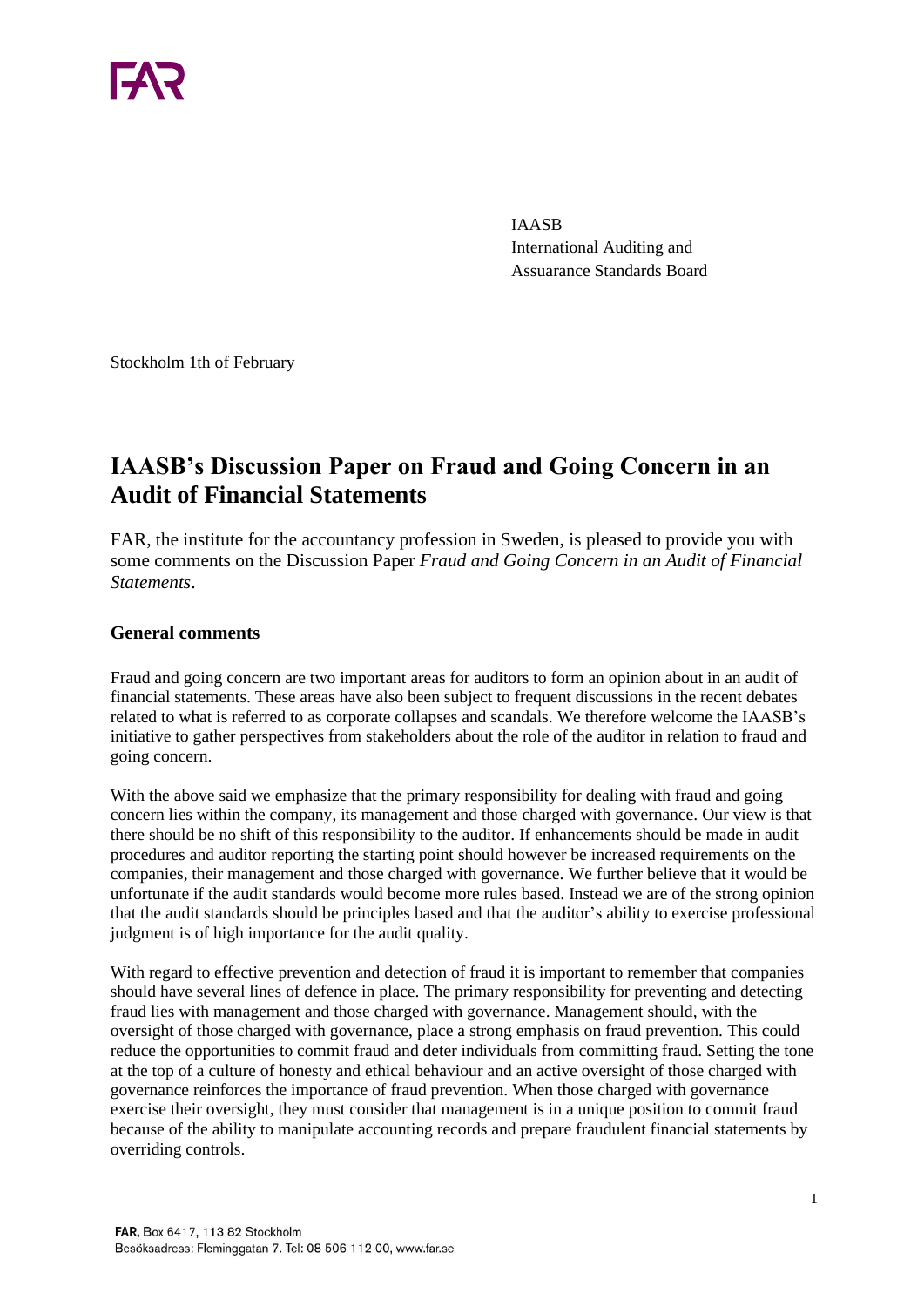

The objectives of the auditor are according to ISA 240 paragraph 11 to identify and assess the risk of material misstatement of the financial statements due to fraud, to obtain sufficient appropriate audit evidence regarding the assessed risks and to respond appropriately to fraud and suspected fraud identified during the audit.

If these lines of defence work effectively and carry out their respective responsibilities, we believe that the possibility to prevent and detect fraud increases.

FAR

Psa dundvæll

UApel

Åsa Lundvall Karin Apelman<br>President FAR Secretary Gener Secretary General and CEO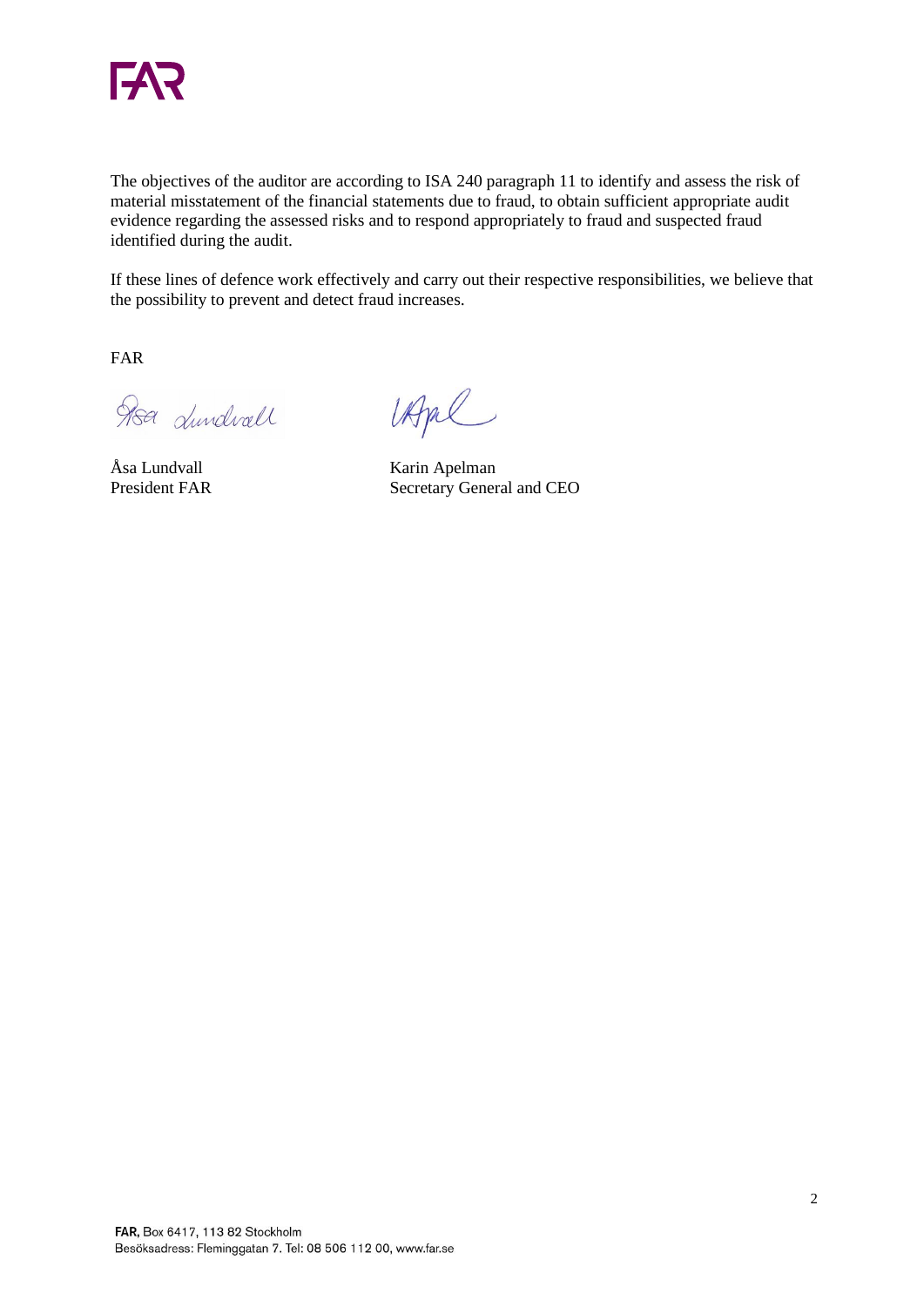

## **Comments to specific questions**

- *1. In regard to the expectation gap (see Section I):*
	- *a) What do you think is the main cause of the expectation gap relating to fraud and going concern in an audit of financial statements?*

We think that the description of the expectation gap in three components: the knowledge gap, the performance gap and the evolution gap is relevant to explain the expectation gap. Concerning fraud and going concern we believe that there primarily is a knowledge gap. There is a lack of common understanding that the responsibility for identifying and providing users with information and disclosures related to fraud and going concern begins first and foremost with the management and those charged with governance. However, we also believe that there is a difference between what auditors do and what the public thinks auditors do.

*b) In your view, what could be done, by the IAASB and/or others (please specify), to narrow the expectation gap related to fraud and going concern in an audit of financial statements?*

In order to narrow the expectation gap each participants role and responsibilities, and how they relate to each other, in what in the Discussion Paper is called the "financial reporting ecosystem", needs to be clarified. The focus should be on the roles and responsibilities of management, those charged with governance and the auditor. The requirements imposed on the auditor must be proportionate to the requirements imposed on the companies. We think that there is room to clarify the auditor's role, but this needs to go hand in hand with enhanced responsibilities of those charged with governance, management and others in the financial reporting ecosystem. In order to achieve the desired results and respond to stakeholders' expectations, changes must be timely and coordinated for all parties. The IAASB should work to influence standard setters to improve financial reporting requirements (e.g., require interim reviews, broaden disclosures of information on material changes in financial conditions or operations). The IAASB should also work with authorities to help them design reasonable consequences for noncompliance.

Fraud and the auditors' related responsibilities is probably the most complex and most misunderstood area in relation to auditors' duties, why this area needs specific focus. It is important that the public understands that fraud is a broad legal concept and that the auditor does not make legal determinations as to whether or not fraud has occurred. The IAASB could release guidance explaining the auditor's role relating to fraud.

Going concern is an accounting term used to describe a company which is assumed to be stable enough to continue to operate for the foreseeable future. Management of a company assesses its ability to continue as a going concern. The auditor in turn evaluates management's assessment of the entity's ability to continue as a going concern and conclude on the appropriateness to use the going concern basis of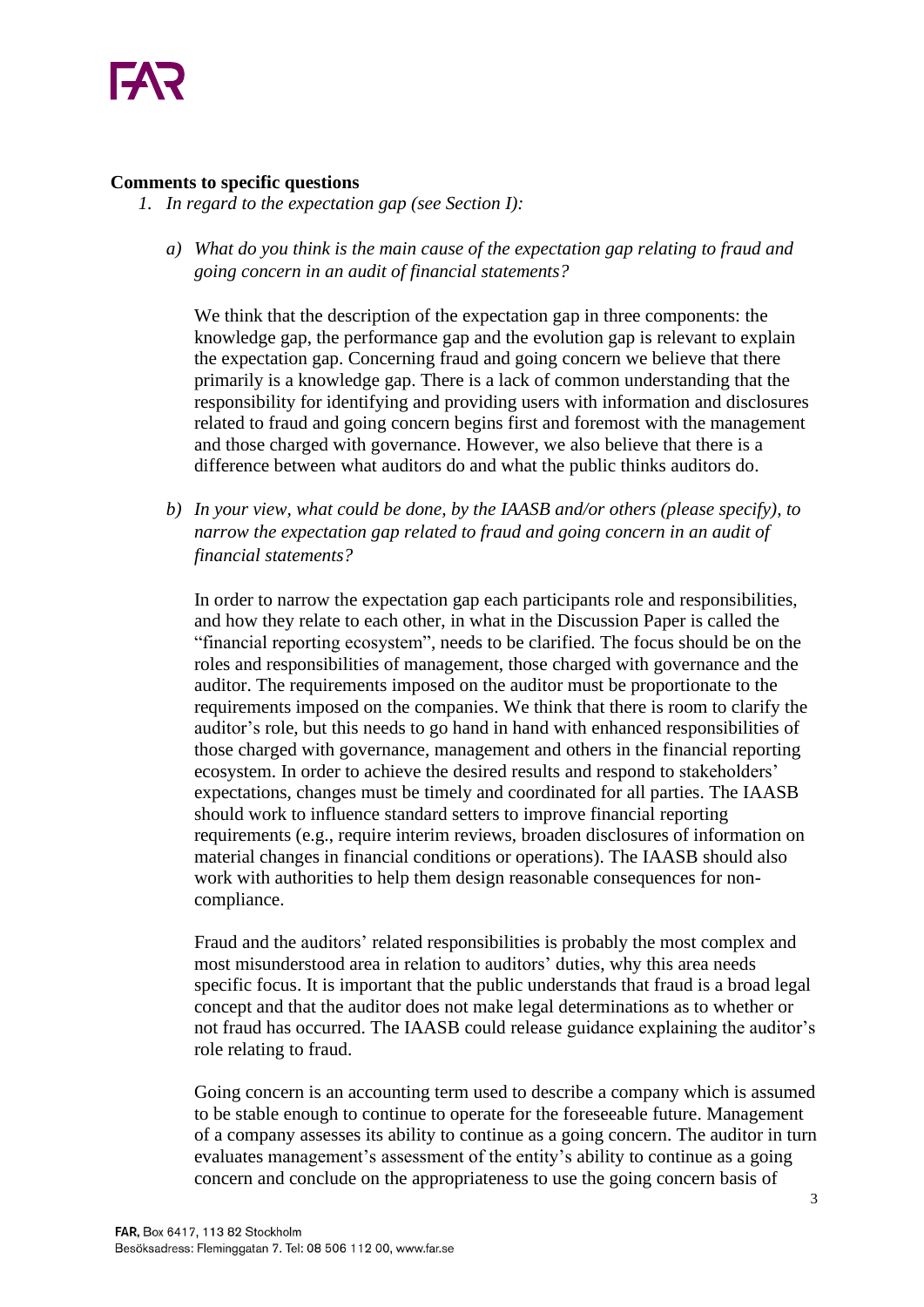

accounting in the preparation of the financial statements. Management is also required to make disclosures about the existence and the nature of material uncertainties that can lead to significant doubts about the company as a going concern. The auditor shall also conclude whether a material uncertainty exists about the entity's ability to continue as a going concern and if the disclosures in the financial statement about a material uncertainty are adequate. The IAASB can clarify the difference between these two parts. It is important to acknowledge that assessing the continuity of a company has its inherent limitations due to the fact that no one can predict future events with certainty.

The IAASB should also allow recent changes to auditing and ethical standards to be implemented and monitored before introducing new procedures.

- *2. This paper sets out the auditor's current requirements in relation to fraud in an audit of financial statements, and some of the issues and challenges that have been raised with respect to this (see Sections II and IV). In your view:*
	- *a) Should, the auditor have enhanced or more requirements with regard to fraud in an audit of financial statements? If yes, in what areas?*

In order to answer this question, it is essential to know if there actually is a problem concerning the auditors work on fraud and if so how big this problem is, or if there only is a perceived problem because of the expectation gap. To take a position on the issue, an empirical basis is needed.

If the auditor should have enhanced or more requirements with regard to fraud in an audit of financial statements a cost benefit analysis should be carried out. What is the expected gain for the society and what is the expected increased cost for companies?

We believe that the starting point for the discussion concerning fraud should be the requirements placed on the companies. What are the responsibilities of the management and those charged with governance and what processes needs to be in place in order to prevent fraud? The auditor can check how these processes are complied with but cannot be expected to detect every occurrence of fraud.

Management and those charged with governance are responsible for preventing and detecting fraud and could also have a responsibility to report which actions they have taken to fulfil this obligation. The auditor can then make a statement about the accuracy of the report and communicate what work has been performed to reach the conclusion.

*b) Is there a need for enhanced procedures only for certain entities or in specific circumstances?*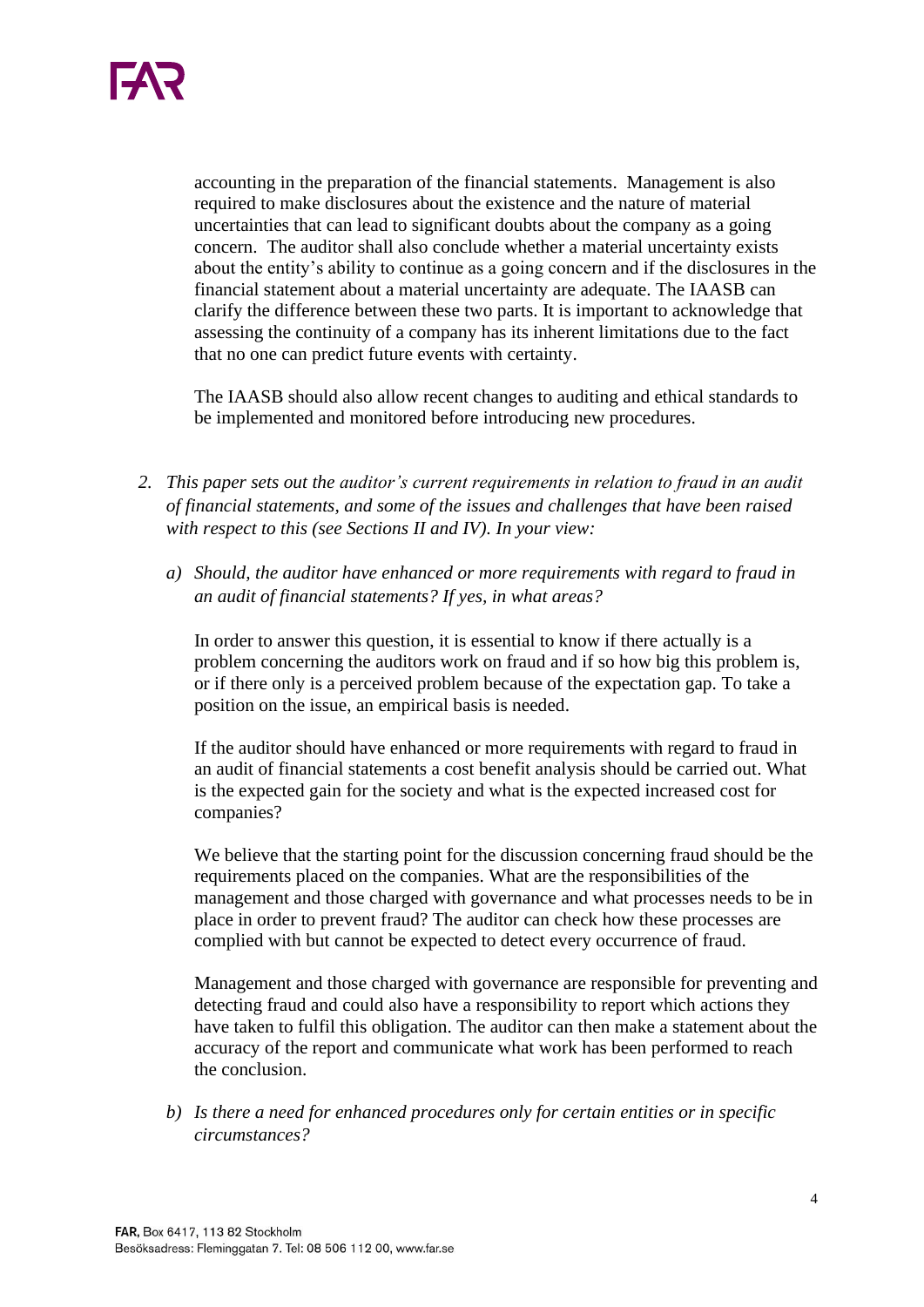If a problem can be identified referring to the answer in question *2 a* we believe that there can be a need, but only for certain entities. *If yes:*

*i. For what types of entities or in what circumstances?*

In our opinion the possible need for enhanced procedures, which should be based on a cost benefit analysis, concerns public interest entities.

*ii. What enhancements are needed?*

Any enhancements made should take a starting point in increased requirements on companies concerning processes and reporting concerning fraud. Enhancements on audit could be foreseen as well in audit procedures as in auditors reporting, to the company and in the public reporting. As a first step ISA 240 could be clarified with guidance on how to make a risk assessment that builds the basis for procedures concerning fraud, this can be done by giving case-based examples.

*iii. Should these changes be made within the ISAs or outside the scope of an audit (e.g., a different engagement)? Please explain your answer.*

To the extent the changes made concerns the audit of financial statements, they should be made within the ISAs but as stated in *2 b i* these procedures should, if introduced, only concern public interest companies. Besides revising ISA 240 the IAASB can provide staff implementation guidance (e.g., auditing key areas of the entity's fraud risk assessment, consideration of key performance indicators, use of data analytics, using fraud inquiries in combination with other procedures, case studies on management override of controls over journal entries).

- *c) Would requiring a "suspicious mindset" contribute to enhanced fraud identification when planning and performing the audit? Why or why not?*
	- *i. Should the IAASB enhance the auditor's considerations around fraud to include a "suspicious mindset"? If yes, for all audits or only in some circumstances?*

No, we do not believe that the IAASB should include the term "suspicious mindset". To introduce a new term will not make the auditors role concerning fraud clearer. It would be more useful if the auditor's responsibilities concerning fraud were clarified. The use of a "suspicious mindset" could affect the client's openness and willingness to give the auditor information and access to data which could reduce the possibility to detect fraud.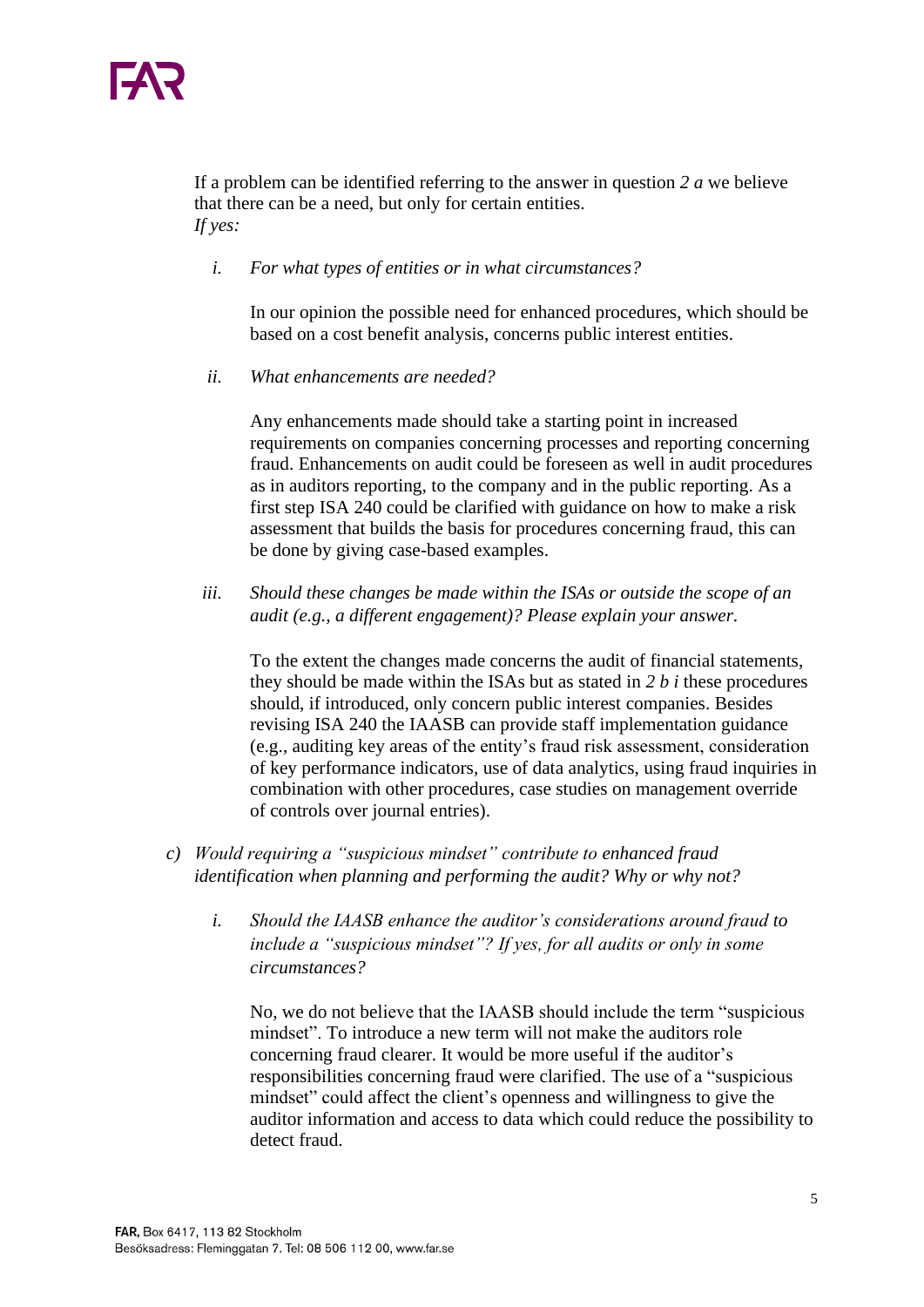However, we believe that with enhanced audit procedures and reporting concerning fraud increased training in the area will be needed, which in turn will lead to increased attention and awareness. We also believe that the IAASB should monitor the implementation of new requirements by IESBA for the auditor to have an "inquiring mind" and be aware of their own potential bias when exercising professional scepticism.

*d) Do you believe more transparency is needed about the auditor's work in relation to fraud in an audit of financial statements? If yes, what additional information is needed and how should this information be communicated (e.g. in communications with those charged with governance, in the auditor's report, etc.)?*

Transparency is key to maintain trust and we are open to more transparency about the auditor's work. More transparency can help reduce the expectation gap. This can be done by an improved dialogue with those charged with governance, where for example the risk for fraud could be discussed more in depth between the audit committee and the auditor.

- *3. This paper sets out the auditor's current requirements in relation to going concern in an audit of financial statements, and some of the issues and challenges that have been raised with respect to this (See section III and IV). In your view:*
	- *a. Should the auditor have enhanced or more requirements with regard to going concern in an audit if financial statements? If yes, in what areas?*

In order to answer this question, it is essential to know if there actually is a problem concerning the auditors work on going concern and if so how big this problem is, or if it there only is a perceived problem because of the expectation gap. To take a position on the issue, an empirical basis is needed. For example a comparison can be made between companies that have ceased their operations due to financial problems and how the latest auditors report issued before the ceasing of operations was designed.

If the auditor should have enhanced or more requirements with regard to going concern in an audit of financial statements a cost benefit analysis should be carried out. What is the expected gain for shareholders and society and what is the expected increased cost for companies?

We believe that the starting point should be the requirements on the companies concerning going concern. Enhanced requirements on them should then be reflected in the auditors' work. It is management's responsibility to assess the entity's ability to continue as a going concern and then prepare financial statements in accordance with that assessment. Management is also required to make disclosures about the existence and the nature of material uncertainties that can lead to significant doubts about the company as a going concern. The threshold for not preparing the financial statements on the basis of going concern is high why the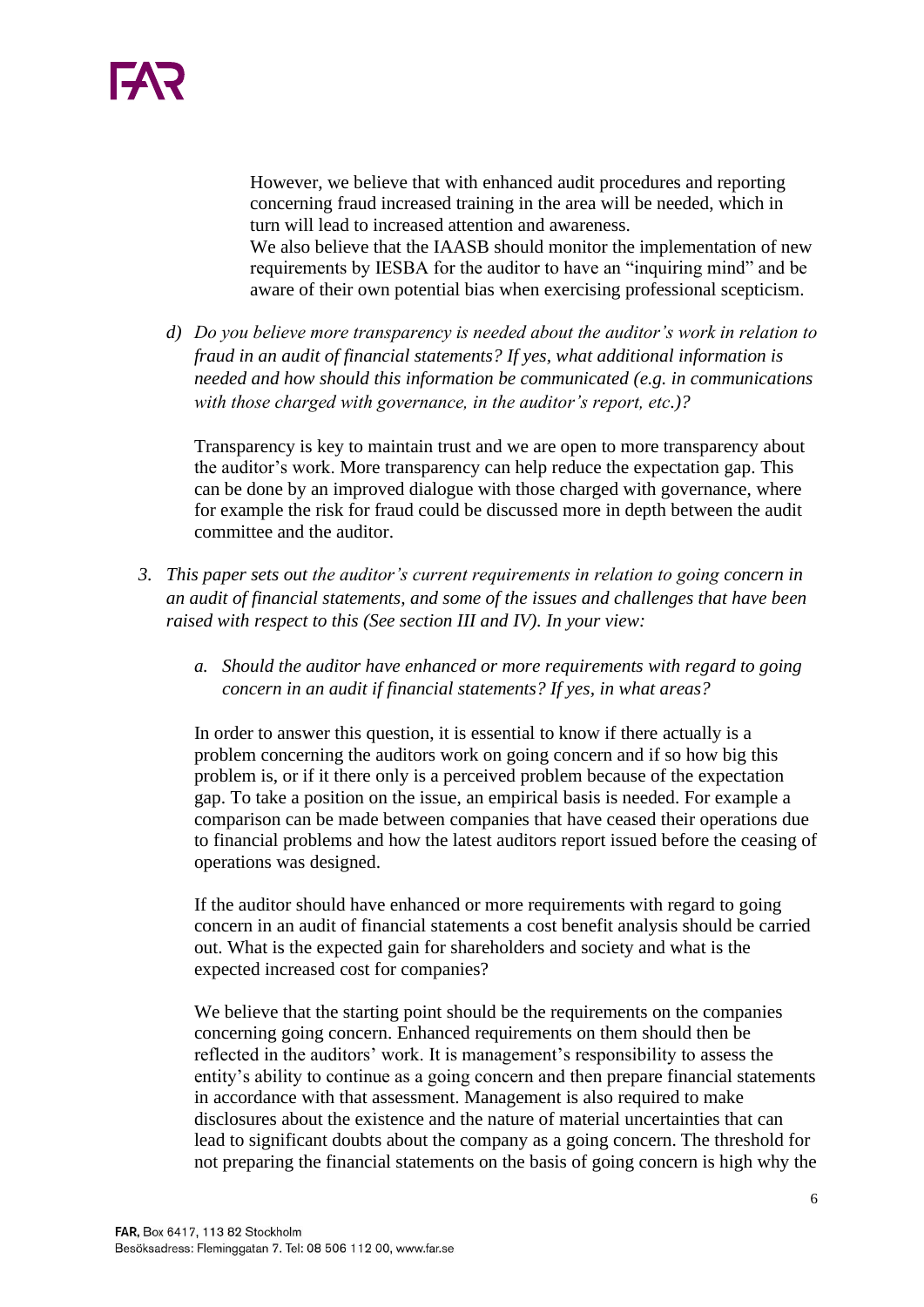

importance of disclosures about the existence and the nature of material uncertainties that can lead to significant doubts about the company as a going concern is very important. It is also important to acknowledge that assessing the continuity of a company has its inherent limitations due to the fact that no one can predict future events with certainty. The auditor evaluates the assessments made by management and evaluates whether disclosures are correct and sufficient. We believe that focus on going concern should be on requirements on disclosures in the financial statements and the audit of these disclosures.

We believe that there is a need for revised accounting standards to require management to perform and document its assessment of the entity's ability to continue as a going concern for a period of twelve months from the financial statement issuance date, define "material uncertainty" and "significant doubt," and require specific disclosures. Any enhanced requirements for the auditor should be based on requirements on management to make disclosures in the financial statements. Clear and accurate information in the financial statements and the auditor's report will help stakeholders to make their own assessment of the company's continuance.

*b. Is there a need for enhanced procedures only for certain entities or in specific circumstances?*

If a problem can be identified referring to the answer in question *3 a* we believe that there can be a need, but only in specific circumstances.

*If yes:*

*i. For what types of entities or in what circumstances?*

In contrast to fraud we believe enhanced procedures can be needed in specific circumstances regarding going concern. Rather than to focus on certain entities the focus should be on specific circumstances. The level on requirements on disclosures and the audit of these disclosures varies depending on the category of the company. It is likely that the need is higher for public interest entities than for small or less complex entities.

*ii. What enhancements are needed?*

The circumstances mentioned in 3 b i can take a starting point in certain measures that indicate uncertainty in going concern and risk that material uncertainty exists. Such measures could be stated in ISA 570. Application material can be designed to help auditors' in their risk assessment and more examples concerning different scenarios relating to going concern issues would also be helpful.

*iii. Should these changes be made within the ISAs or outside the scope of an audit (e.g., a different engagement)? Please explain your answer.*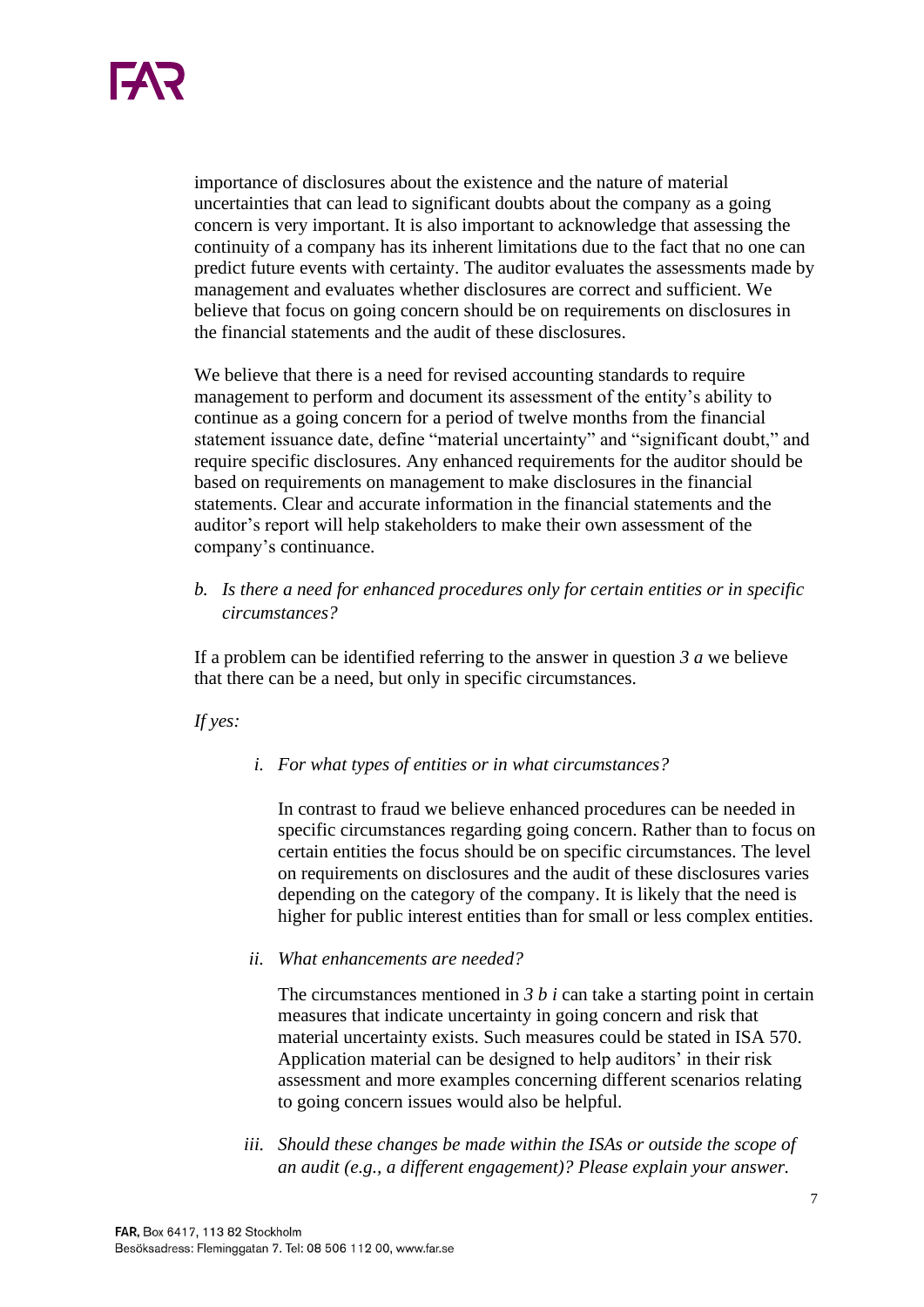

To the extent the changes made concerns the audit of financial statements, they should be made within the ISAs but as stated in *3 b i* these procedures should only concern specific circumstances.

The IAASB could issue staff practice alerts to support auditors (e.g., demonstrate how audit procedures already required by auditing standards other than ISA 570 Going Concern may assist in the identification of conditions or events which may give rise to significant doubt, illustrate an auditor's evaluation process via a decision tree, highlight the importance of professional scepticism when evaluating the management's plans to alleviate significant doubt).

- *c. Do you believe more transparency is needed:*
	- *i. About the auditor's work in relation to going concern in an audit of financial statements? If yes, what additional information is needed and how should this information be communicated (e.g. in communications with those charged with governance, in the auditor's report, etc.)?*

Transparency is key to maintain trust and we are open to more transparency about the auditor's work. More transparency can help reduce the expectation gap. This can be done by an improved dialogue with those charged with governance and through more transparency in both the financial statements and the auditor's report. It is however again important to stress that the primary responsibility for the assessment and reporting on going concern lies within the company and those charged with governance.

*ii. About going concern, outside of the auditor's work relating to going concern? If yes, what further information should be provided, where should this information be provided, and what action is required to put this into effect?*

The IAASB should promote requirement of additional disclosures by management (e.g., material changes in financial condition or operation, going concern risks prior to mitigation, and mitigation plans).

The IAASB should also consider promoting requirements for disclosure by management of longer-term viability assessments.

*4. Are there any other matters the IAASB should consider as it progresses its work om fraud and going concern in an audit of financial statements?*

As we have pointed out several times in our comments it is important to recognise that the primary responsibility for dealing with fraud and going concern lies within the